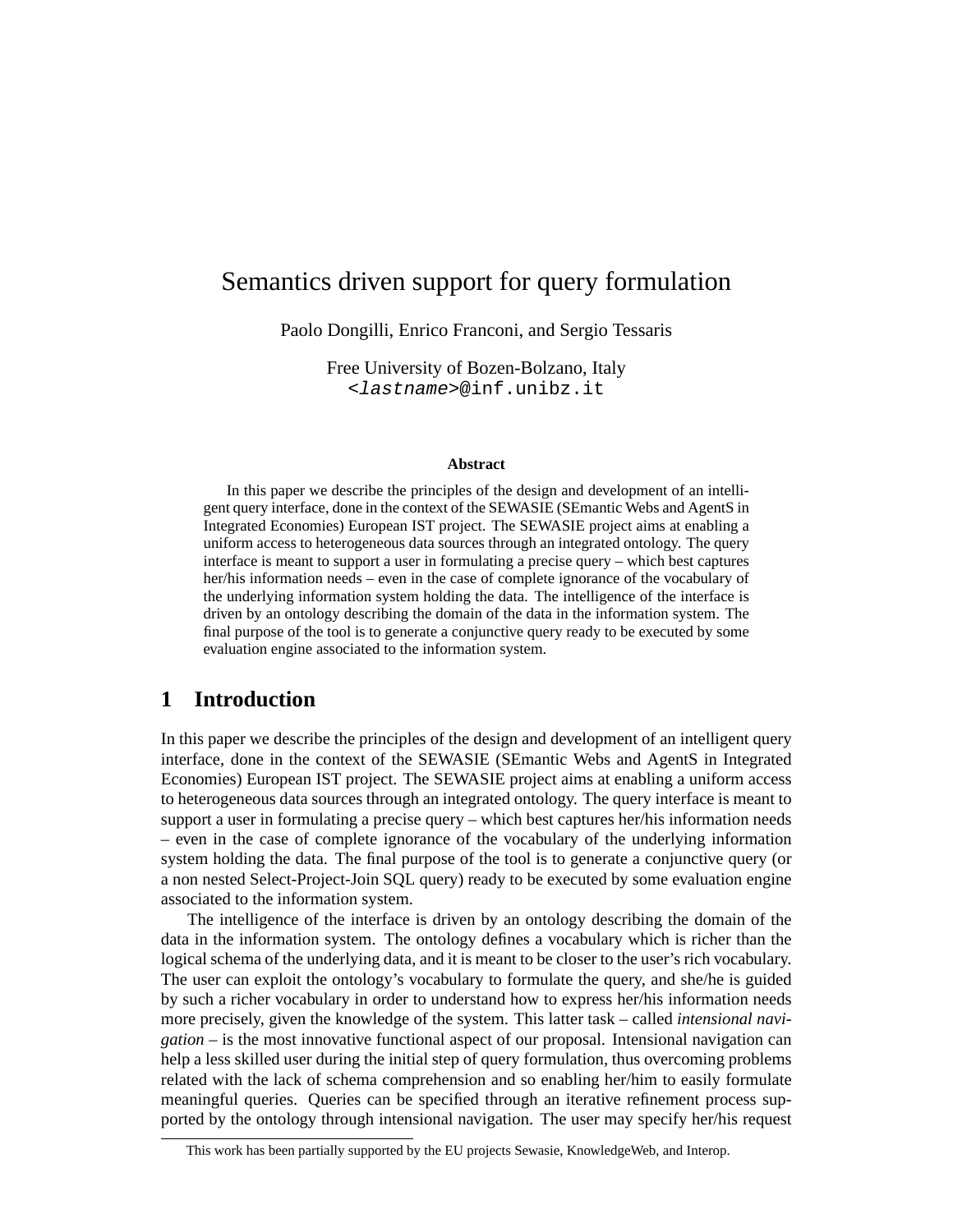using generic terms, refine some terms of the query or introduce new terms, and iterate the process. Moreover, users may explore and discover general information about the domain without querying the information system, giving instead an explicit meaning to a query and to its subparts through classification.

In the literature there are several approaches at providing intelligent visual query systems for relational or object oriented databases (see [10] for an extensive survey). However, to our knowledge, the work presented in this paper is among the first well-founded intelligent systems for query formulation support in the context of ontology-based query processing. The strength of our approach derives from the fact that the graphical and natural language representation of the queries is underpinned by a formal semantics provided by an ontology language. The use of an appropriate ontology language enables the system engineers to precisely describe the data sources, and their implicit data constraints, by means of a system global ontology (see [9]). The same ontology is leveraged by the query interface to support the user in the composition of the query, rather than relying on a less expressive logical schema. The underlying technology used by the query interface is based on the recent work on query containment under constraints (see [8; 16]).

The paper is organised as follows. Firstly we present the system w.r.t. user viewpoint, with the functionalities of the interface, then we describe the semantics and the reasoning services supporting the query interface. These include the query language expressiveness, the ontology support to the query formulation, and the natural language verbalisation issues. Finally, we discuss related work and we draw some conclusions.

# **2 Query interface: the user perspective**

Initially the user is presented with a choice of different query scenarios which provide a meaningful starting point for the query construction. The interface guides the user in the construction of a query by means of a diagrammatic interface, which enables the generation of precise and unambiguous query expressions.

Query expressions are compositional, and their logical structure is not flat but tree shaped; i.e. a node with an arbitrary number of branches connecting to other nodes. This structure corresponds to the natural linguistic concepts of noun phrases with one or more propositional phrases. The latter can contain nested noun phrases themselves.

A query is composed by a list of terms coming from the ontology (classes); e.g. "Supplier" and "Multinational". Branches are constituted by a property (attributes or associations) with its value restriction, which is a query expression itself; e.g. "selling on Italian market", where "selling on" is an association, and "Italian market" is an ontology term.

The focus paradigm is central to the interface user experience: manipulation of the query is always restricted to a well defined, and visually delimited, subpart of the whole query (the *focus*). The compositional nature of the query language induces a natural navigation mechanism for moving the focus across the query expression (nodes of the corresponding tree). A constant feedback of the focus is provided on the interface by means of the kind of operations which are allowed. The system suggests only the operations which are "compatible" with the current query expression; in the sense that do not cause the query to be unsatisfiable. This is verified against the formal model describing the data sources.

One of the main requirements for the interface is that it must be accessed by any HTML browser, even in presence of restrictive firewalls. This constraints the its design, which overall appearance is shown in Figure 1. The interface is composed by three functional elements. The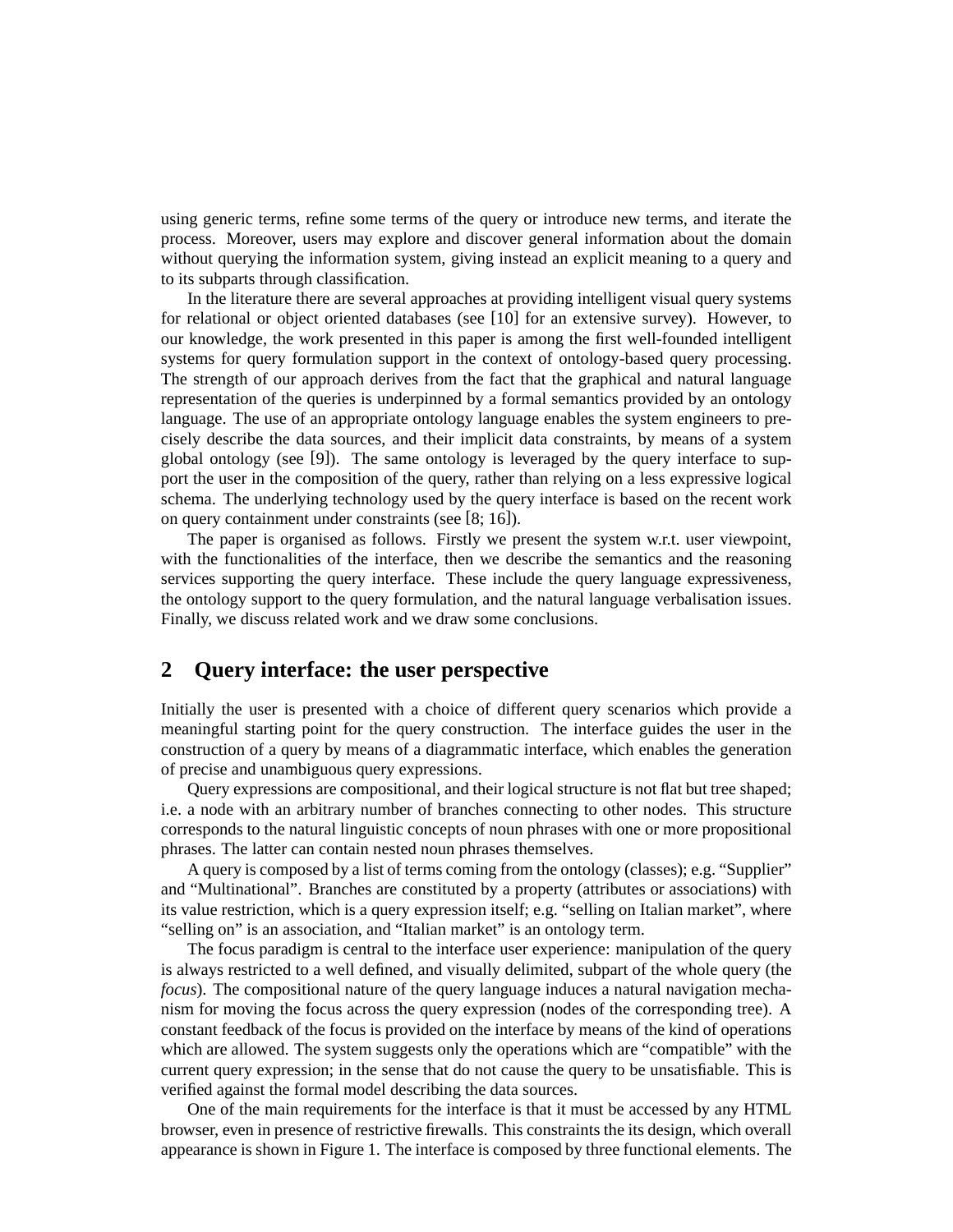first one (top part) shows a natural language representation of the query being composed, and the current focus. The second one is the query manipulation pane (bottom part) containing a diagram representing the focus and its terminological context, together with tools to specialise the query. Finally, a query result pane containing a table representing the result structure. The first two components are used to compose the query, while the third one is used to specify the data which should be retrieved from the data sources. Because of lack of space, in this paper we concentrate on the query building part. Therefore we wont discuss the query result pane, which allows the user to define the columns of a table which is going to organise the data from the query result.

**Query textual representation** The first component consists of a text box representing the query expression in a natural language fashion. The user selects subparts of the query for further refinement. The selection defines the current focus, which will be represented in the diagrams described in the following sections. The selected subexpression can be modified (refined or extended) by means of the query manipulation pane.

Although the query verbalisation does not provide accounts of the query structure, the system is aware of the nesting (and so is the user). The system provides the feedback on the nesting by means of navigation in the query expression when the user is interested in selecting a subpart of the query. When a node is selected, then the system automatically selects the whole subtree rooted at the node selected by the user.

It is important to stress that, although natural language is used as feedback to represent the query, this is used in generation mode only. Since the user does not write queries directly, there is no need to parse any natural language sentence or to resolve linguistic ambiguities.

**Query manipulation pane** The elements in the pane represent the current selection, and the operations allowed in its context. It is organised as a diagram showing the taxonomic context of the selection (the central part), and tools enabling the user to build the query expression.

The central part of the interface is occupied by the diagram allowing what we call *substitution by navigation*; i.e. the possibility of substituting the selected portion of the query with a more specific or more general terms.

The central part in the diagram shows the main term of the focus. While the surrounding terms are either more specific or more general w.r.t. the query expression *from the focus viewpoint*. For example, w.r.t. the query showed in Figure 1 with the focus on the first term ("Supplier"), the terms "Merchant" and "Agent" are more general term in the ontology, while "Retailer" and "Wholesaler" are more specific. By selecting one of these terms, the user can substitute the whole focus with the selected term. The purpose of the substitution group is twofold: it enables the replacement of the focus and it shows the position of the selection w.r.t. the terms in the ontology.

It can be the case that in the ontology there are terms which are equivalent to the selected part. In this case the user is offered to replace the selection with the equivalent term by the activation of the Replace Equivalent button.

A different refinement enabled by the interface is by *compatible terms*. These are terms in the ontology whose overlap with the focus can be non-empty. These ontology terms can be added to the head of the selection by using the Add Concept pop-up menu. For example, "Student" is among the compatible terms for the focus "Employee", but "Textile" is not. The compatible terms are automatically suggested to the user by means of appropriate reasoning task on the ontology describing the data sources.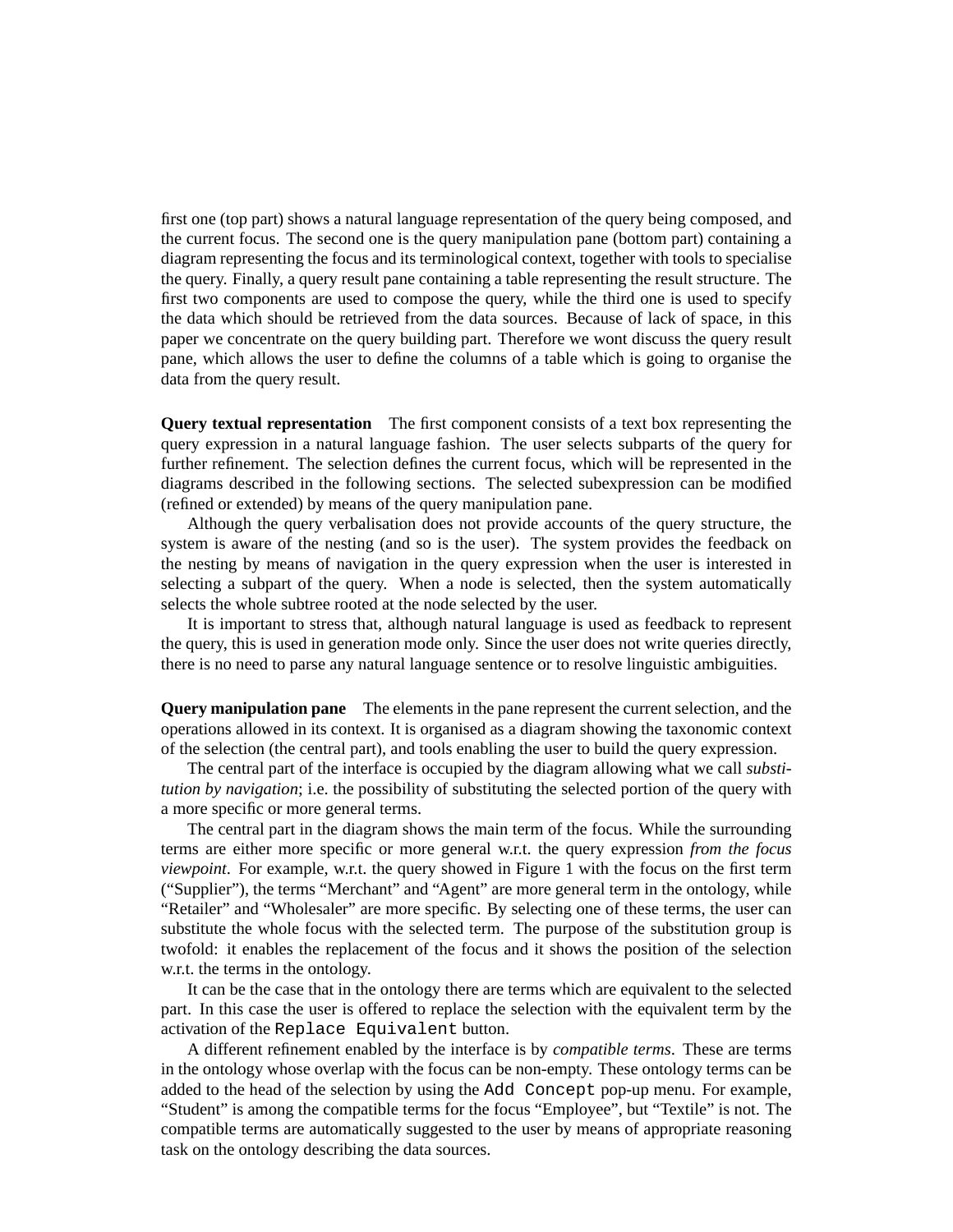Analogously, the user can add properties to the focus: *associations* (e.g. "Industry with sector"), and/or *attributes* (e.g. "Employee whose name is"). This can be performed by means of a Add Property pop-up menu, which presents the possible alternatives. Name and value restrictions for each property are verbalised using meta information associated to the terms in the ontology. For example, the association "with sector" with the restriction "Textile" is shown as "belonging to the textile sector".

Note that the terms and the properties proposed by the system depend on the overall query expression, not only on the focus. This means that subparts of the query expression, taken in isolation, would generate different suggestions w.r.t. those in their actual context in the query.

Sub-queries can be associated to new names by means of a Define button. This process corresponds to the definition of a new named view. These newly introduced names can be used to shorten the query expression, or as a simple mechanism to extend the ontology to build a customised user's viewpoint.



Figure 1: Query building interface.

# **3 Query interface: inside the box**

In this section we describe the underpinning technologies and techniques enabling the user interface described in the previous sections. We will start by describing our assumptions on the query language, followed by system perspective over the described query building process. The whole system is supported by formally defined reasoning services which are described in Section 3.2. Finally, we introduce the verbalisation mechanism which enables the system to show the queries in a natural language fashion.

### **3.1 Conjunctive queries**

Since the interface is build around the concept of classes and their properties, we consider conjunctive queries composed by unary (classes) and binary (attribute and associations) terms.

The body of a query can be considered as a graph in which variables (and constants) are nodes, and binary terms are edges. A query is connected (or acyclic) when for the corresponding graph the same property holds. Given the form of query expressions composed by the interface introduced in Section 2, we restrict ourselves to acyclic connected queries. This restriction is dictated by the requirement that the casual user must be comfortable with the language itself.<sup>1</sup> Note that the query language restrictions do not affect the ontology lan-

<sup>&</sup>lt;sup>1</sup>Our technique can deal with disjunction of conjunctive queries, even with a limited form of negation applied to single terms. See [8; 16] for the technical details.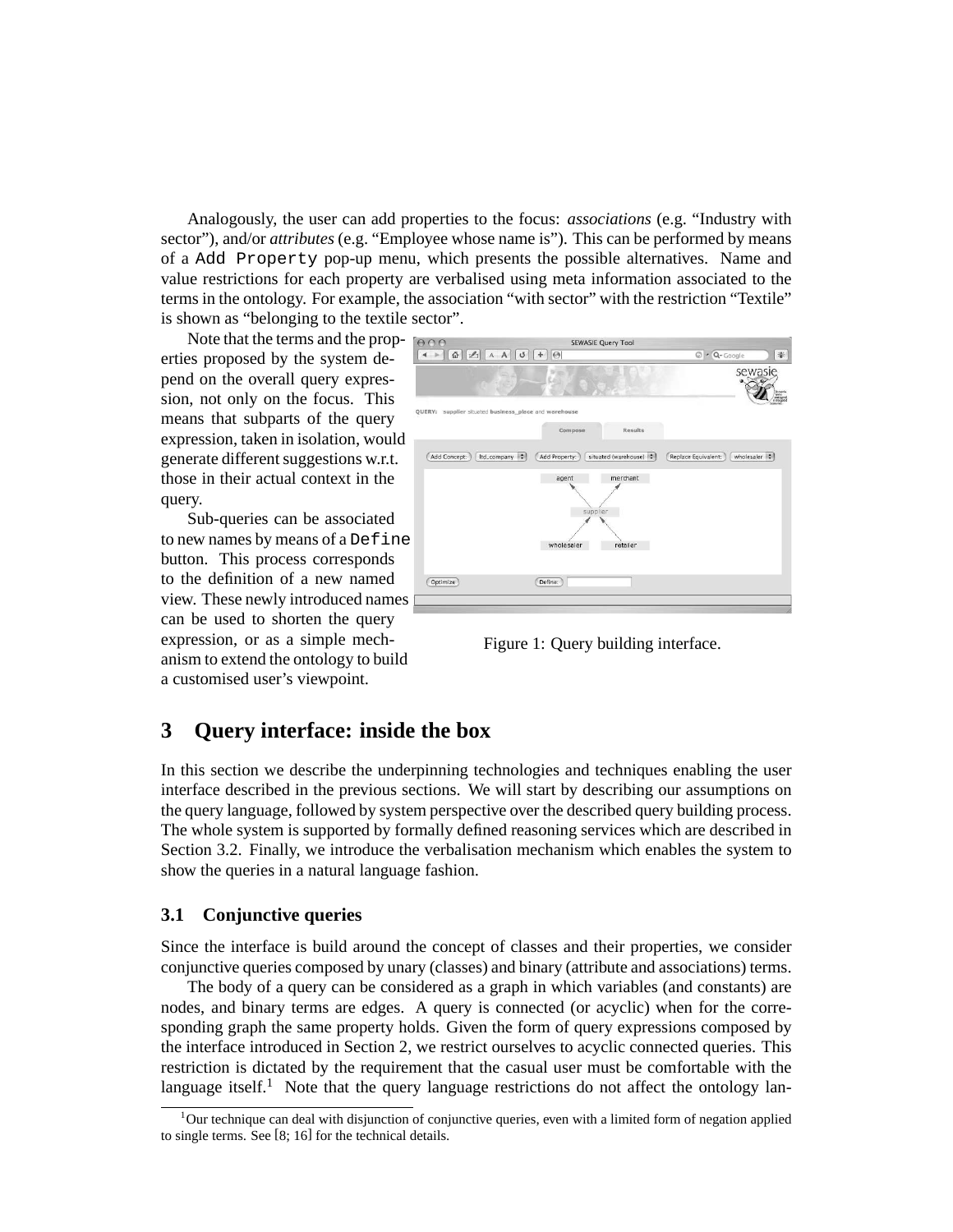guage, where the terms are defined by a different (in our case more expressive) language. The complexity of the ontology language is left completely hidden to the user, who doesn't need to know anything about it.

To transform any query expression in a conjunctive query we proceed in a recursive fashion starting from the top level, and transforming each branch. A new variable is associated to each node: the list of ontology terms corresponds to the list of unary terms. For each branch, it is then added the binary query term corresponding to the property, and its restriction is recursively expanded in the same way.

Let us consider for example the query "Supplier and Multinational corporation selling on Italian market located in Europe", with the meaning that the supplier is located in Europe. Firstly, a new variable  $(x_1)$  is associated to the top level "Supplier and Multinational corporation". Assuming that the top level variable is by default part of the distinguished variables, the conjunctive query becomes

### ${x_1 | \text{Suppl}(x_1), \text{Mult\_corp}(x_1), \ldots},$

where the dots mean that there is still part of the query to be expanded. Then we consider the property "selling on", with its value restriction "Italian market": this introduces a new variable  $x_{1,1}$ . The second branch is expanded in the same way generating the conjunctive query

 ${x_1 | \text{Suppl}(x_1), \text{Mult\_corp}(x_1), \text{sell\_on}(x_1, x_{1,1}), \text{It\_market}(x_{1,1}), \text{loc\_in}(x_1, x_{1,2}), \text{Eur}(x_{1,2})}.$ 

This transformation is bidirectional, so that a connected acyclic conjunctive query can be represented as a query expression (in the sense of Section 2) by dropping the variable names. As a matter of fact, the system is using this inverse transformation since the internal representation of queries is conjunctive queries.

Since a query is a tree, the focus corresponds to a selected sub-tree. It is easy to realise that each sub-tree is univocally identified by the variable corresponding to a node. Therefore, the focus is always on variable, and moving the focus corresponds to selecting a different variable. Modifying a query sub-part means operating on the corresponding sub-tree modifying the corresponding query tree.

*Substitution by navigation* corresponds to substitute the whole sub-tree with the chosen ontology term. The result would be a tree composed by a single node, without any branch, whose unary term is the given ontology term. In the *refinement by compatible terms*, the selected terms are simply added to the root node as unary query terms. For the *property extension*, adding an attribute or associations corresponds to the creation of a new branch. This operation introduces a new variable (i.e. node) with the corresponding restriction. When an attribute is selected, and a constant (or an expression) is specified, then this is added as restriction for the value of the variable.

#### **3.2 Reasoning services and query interface**

Reasoning services w.r.t. the ontology are used by the system to drive the query interface. In particular, they are used to discover the terms and properties (with their restrictions) which are proposed to the user to manipulate the query.

Our aim is to be as less restrictive as possible on the requirements for the ontology language. In this way, the same technology can be adopted for different frameworks, while the user is never exposed to the complexity (and peculiarities) of a particular ontology language.

In our context, an ontology is composed by a *set of predicates* (unary, binary), together with a *set of constraints* restricting the set of valid interpretations (i.e. databases) for the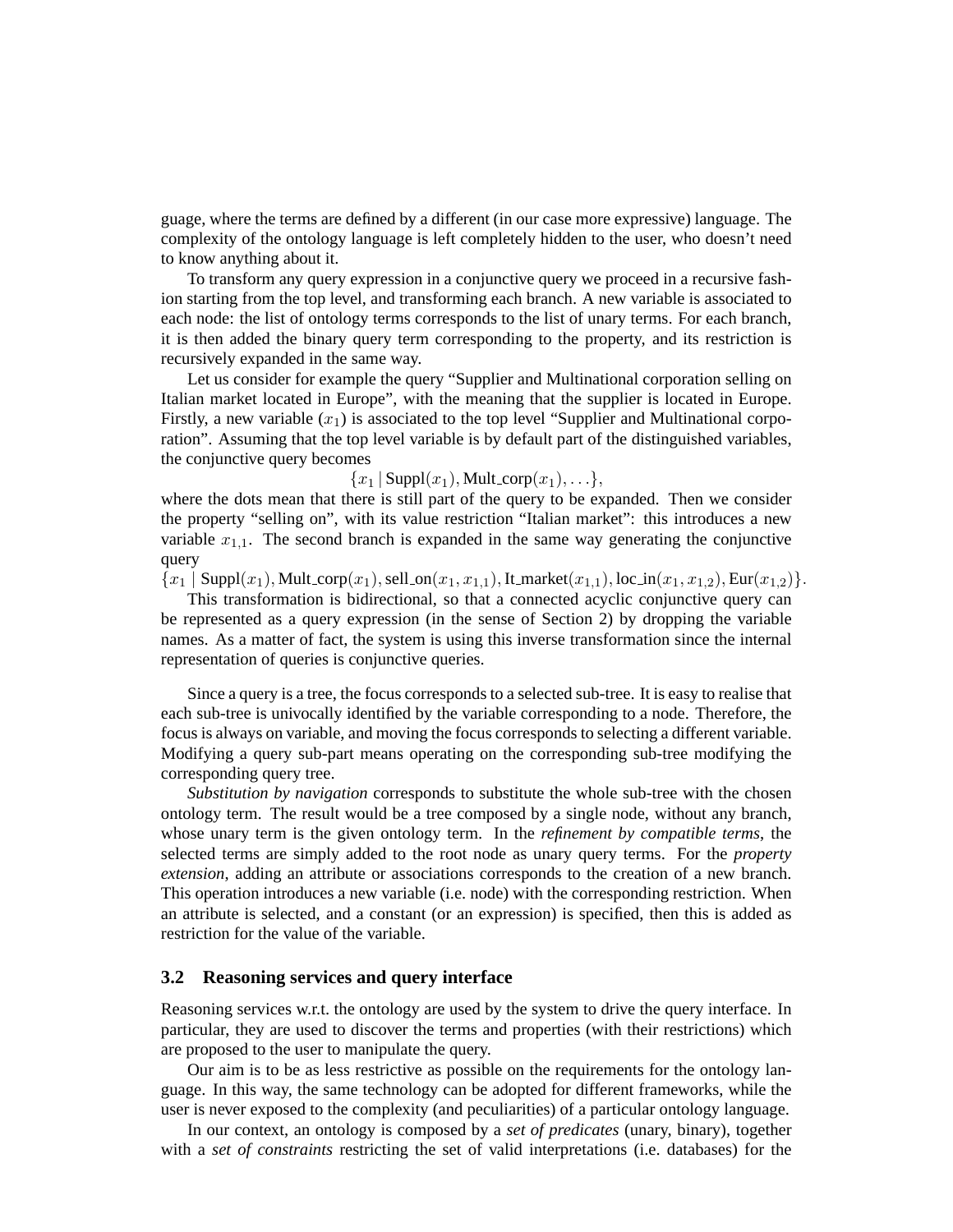predicates. The kind of constraints which can be expressed defines the expressiveness of the ontology language. Note that these assumptions are general enough to take account of widely used modelling formalisms, like UML for example.

We do not impose general restrictions on the expressiveness of the ontology language; however, we require the availability of two *decidable* reasoning services: satisfiability of a *conjunctive query*, and containment test of two conjunctive queries, both w.r.t. the constraints. If the query language includes the *empty* query (i.e. a query whose extension is always empty), then query containment is enough (a query is satisfiable iff it is not contained in the empty query). As described in Section 2, the query building interface represents the available operations on the query w.r.t. the current focus; i.e. the variable which is currently selected. Therefore, we need a way of describing a conjunctive query from the point of view of a single variable. The expression describing such a viewpoint is still a conjunctive query; which we call *focused*. This new query is equal to the original one, with the exception of the distinguished (i.e. free) variables: the only distinguished variable of the focused query is the variable representing the focus. In the following we represent as  $q<sup>x</sup>$  the query q focused on the variable  $x$ . For example, the query

 $q \equiv \{x_1, x_{1,2} \mid \text{Mult\_corp}(x_1), \text{sell\_on}(x_1, x_{1,1}), \text{It\_market}(x_{1,1}), \text{loc\_in}(x_1, x_{1,2}), \text{Eur}(x_{1,2})\},\$ focused in the variable  $x_{1,1}$  would simply be

 $q^{x_{1,1}} \equiv \{x_{1,1} \mid \text{Mult\_corp}(x_1), \text{sell\_on}(x_1, x_{1,1}), \text{It\_market}(x_{1,1}), \text{loc\_in}(x_1, x_{1,2}), \text{Eur}(x_{1,2})\}.$ 

The operations on the query expression require two different types of information: *hierarchical* (e.g. substitution by navigation), and on *compatibility* (e.g. refinement and new properties).

Let us consider the substitution by navigation with the more specific terms (the cases with more general and equivalent terms are analogous). Given the focused query  $q^x$ , we are interested to the unary atomic terms T s.t. the query  $\{y | T(y)\}$  is contained in  $q^x$  and it is most general (i.e. there is no other query of that form contained in  $q^x$ , and containing  $\{y | T(y)\}$ ).

Refinement by compatible terms and the addition of a new property to the query require the list of terms "compatible" with the given query. In terms of conjunctive queries, this corresponds to add a new term to the query. The term to be added should "join" with the query by means of the focused variable, and must be compatible in the sense that the resulting query should be satisfiable. This leads to the use of satisfiability reasoning service to check which predicates in the ontology are compatible with the current focus. With unary terms this check corresponds simply to the addition of the term  $T(x)$  to the focused query  $q^x$ , and verify that the resulting query is satisfiable.

The addition of a property requires the discovery of both a binary term and its restriction: the terms to be added are of the form  $\{x \mid R(x, y), T(y)\}$  if the focused variable is x. As for the refinement by compatible terms, the system should check all the different binary predicates from the ontology for their compatibility. This is practically performed by verifying the satisfiability of the query  $q^x \bowtie \{x \mid R(x, y)\}\$ , for all atomic binary predicates R in the signature and where y is a variable not appearing in  $q<sup>2</sup>$  Once a binary predicate R is found to be compatible with the focused query, the restriction is selected as the most general unary predicate T such that the query  $q^x \bowtie {x | R(x, y), T(y)}$  is satisfiable.

<sup>&</sup>lt;sup>2</sup>Here  $\bowtie$  represents a natural join.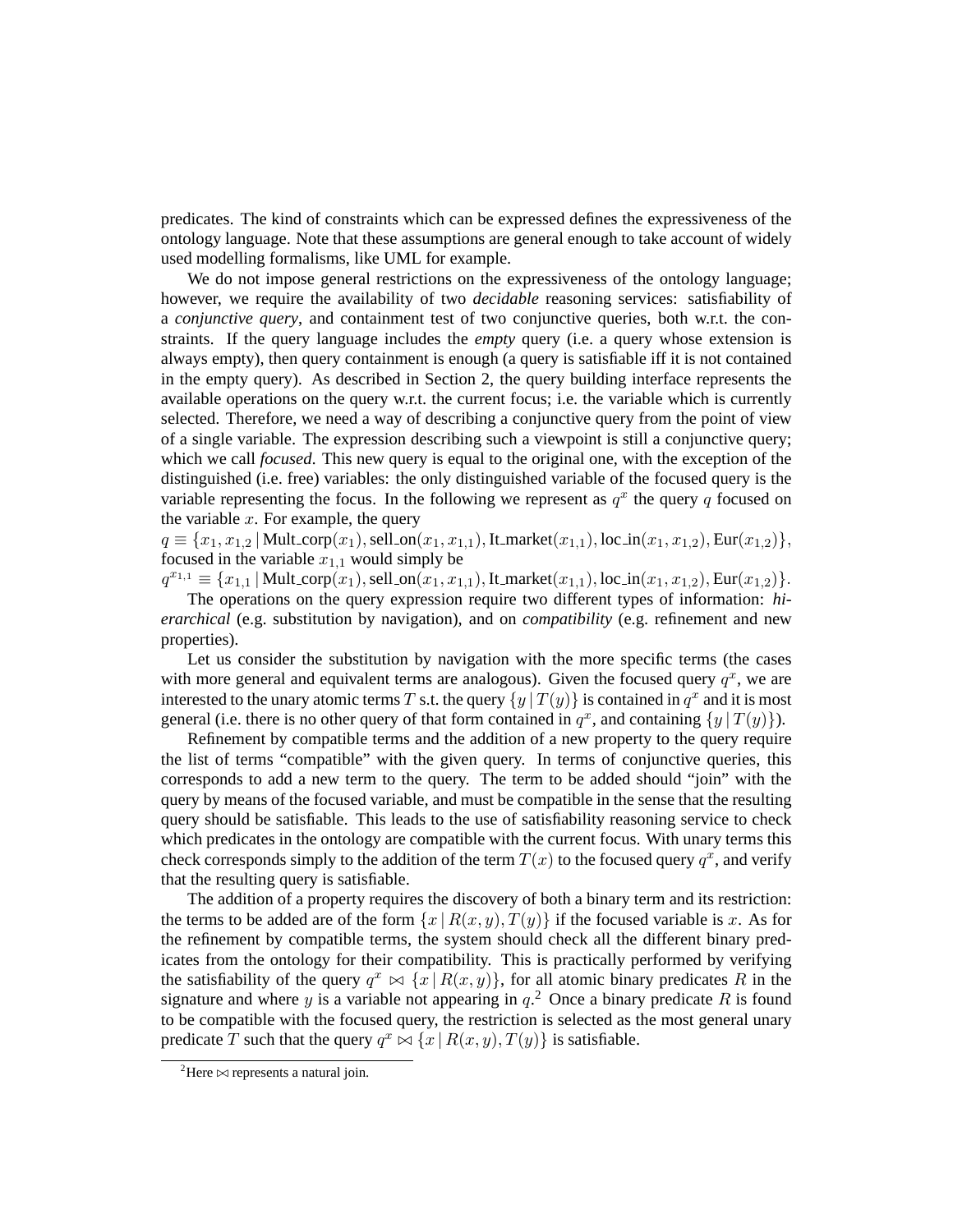### **3.3 Using a Description Logics Reasoner**

Although our approach is not tight to any ontology language, in the test implementation of our system we are using Description Logics (DLs). The reasons for this choice lie in the facts that DLs can capture a wide range of widespread modelling frameworks, and the availability of efficient and complete DL reasoners.

We adopted the Description Logics  $\mathcal{SHIQ}$  (see [15]); which is expressive enough for our purposes, and for which there are state of the art reasoners. Note that the adoption of  $\mathcal{SHIQ}$  allow us to use ontologies written in standard Web Ontology languages like OWL– DL (see [14]).

For space limitations we are not going to describe in detail the underlying  $\mathcal{SHIQ}$  DL; the reader is referred to the above mentioned bibliographic references. The ontology contains unary (concepts) and binary (roles) predicates, and the constraints are expressed by means of inclusion axioms between concept or role expressions. One of the key features of  $\mathcal{SHQ}$  is the possibility of expressing the inverse of a role; which is extremely useful for converting tree–shaped queries into DL concept expressions.

Given the restriction to tree–shaped conjunctive query expressions, together with the availability of inverse roles, a focused query (see Section 3.2) corresponds to a concept expression (see [17]). Therefore, all the reasoning tasks described in Section 3.2 correspond to standard DL reasoning services. Again, this is not a restriction imposed by the underlying technology, since general conjunctive queries can be dealt with techniques described in [8; 16].

The idea behind the transformation of a query expression into a single concept description is very simple, and it is based on the fact that a concept expression can be seen as a query with a single distinguished variable. To focus the query on a variable, we start from the variable itself, then we traverse the query graph by encoding binary terms into DL existential restrictions and dropping the variable names. The fact that queries are tree–shaped ensures that variable names can be safely ignored. Let us consider for example the query expression

 $\{\text{Mult\_corp}(x_1), \text{Italian}(x_1), \text{sell\_on}(x_1, x_{1,1}), \text{It\_market}(x_{1,1})\}.$ 

The DL expression corresponding to the query focused on  $x_{1,1}$  is

(It\_market  $\Box$  ∃sell\_on<sup>-</sup>(Mult\_corp  $\Box$  Italian));

where sell\_on<sup>−</sup> corresponds to the inverse of sell\_on role.

As explained in Section 3.2, we need two kinds of information: hierarchical and compatibility. These, in the DL framework, are provided by the standard reasoning services of satisfiability and taxonomy position of a concept expression respectively. The first service verifies the satisfiability w.r.t. a knowledge base; while the second classifies a concept expression (i.e., provides it w.r.t. the ISA taxonomy of concept names).<sup>3</sup> Reasoning tasks described in Section 3.2 can be straightforwardly mapped into satisfiability and classification.

For example, checking the compatibility of the term Italian with the query

 $\{Mult\_corp(x_1), sell\_on(x_1, x_{1,1}), It\_market(x_{1,1})\},\$ 

is performed by checking the satisfiability of the concept

Italian  $\Box$  Mult\_corp  $\Box$   $\exists$ sell\_onIt\_market.

Compatibility of binary terms is performed analogously by using an existential restriction; e.g.,  $\exists$ sell\_on $\top$ .<sup>4</sup> To discover the restriction of a property we use classification instead of

 $3$ DL systems usually provide an efficient way of obtaining the taxonomic position of a given concept expression.

<sup>&</sup>lt;sup>4</sup>Note the use of the  $\top$  concept representing the whole domain (any possible concept).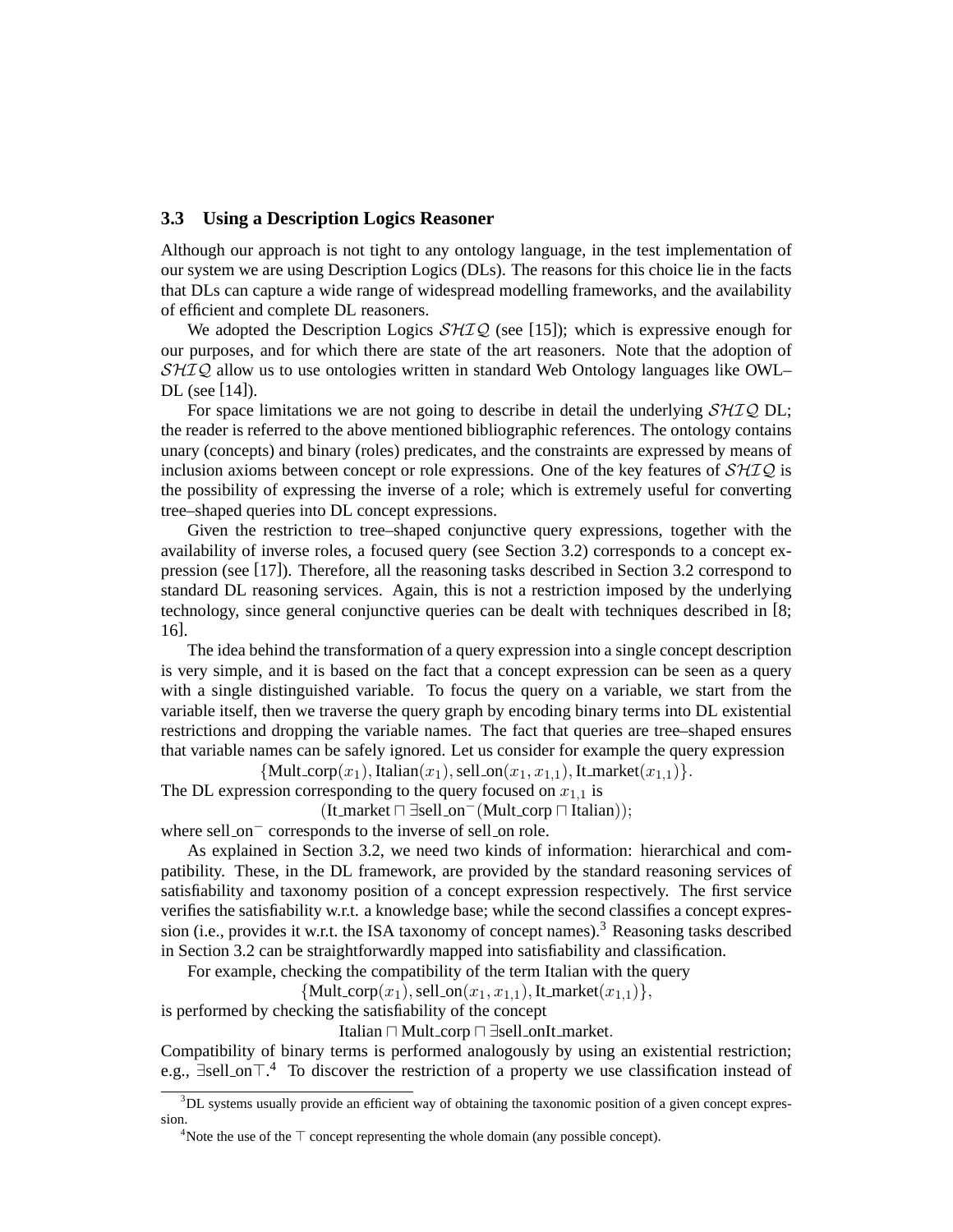repeated satisfiability. The idea is to classify the query focused on the variable introduced by the property. For example, to discover the restriction of sell on applied to the query expression  ${x_1 | Mult\_corp(x_1), Italian(x_1)},$ 

we classify the expression ∃sell\_on<sup>-</sup>(Mult\_corp⊓Italian)). The DL reasoner returns the list of concept names more general and equivalent to the range of the relation sell on, when restricted to the domain (Mult corp  $\Box$  Italian). This is exactly the information we need to discover the least general predicate(s) which can be applied to the property in the given context.

Our implementation uses the DL reasoner Racer (see [12]); which fully supports the  $\mathcal{SHIQ}$  DL. The interaction with the DL reasoner is based on the DIG 1.0 interface API (see [1]), a standard to communicate with DL reasoners developed among different DL systems implementors. This choice makes our system independent from a particular DL reasoner, which can be substituted with any DIG based one.

### **3.4 Query verbalisation**

The system always presents the user with a natural language transliteration of the conjunctive query. This is performed in an automatic way by using meta information associated with the ontology terms, both classes and properties. The verbalisation of the ontology terms must be provided in advance by the ontology engineers. For the verbalisation we use an approach similar to the one adopted by the Object Role Modelling framework (ORM, see [13; 19]).

Each class name in the ontology has associated a short noun phrase (usually one or two words), which represents the term in a natural language fashion. For example, to the class *PStudent* is associated "Postgraduate student" The user will see only the associated sentence, while *PStudent* is just used in the internal ontology representation.

For (binary) associations the ontology engineer has to provide two different verbalisations for the two directions. For example, let assume that the ontology states that the association *occ room* links the two classes *PStudent* and *Room*. Then the engineer associates to the association the verbalisation "occupies" for the direction from *PStudent* to *Room*, and the verbalisation "is occupied by" for the other direction.

Attributes need one direction only, since they are never used from the point of view of the basic data type. In this case, the engineer is only required to provide the attribute verbalisation from the point of view of the class.

## **4 Discussion**

The work proposed in this paper deals with a relatively new problem, namely providing the user with a visual interface to query heterogeneous data sources through an integrated ontology (that is, a set of constraints), and a specific literature does not exist yet. By looking at the extensive survey on Visual Query System (VQS) presented in [10] it easy to see that only little work has been done in the specific context we are dealing with. Some preliminary work was done by one research group [4; 11; 6; 5]. Similar work from the point of view of the visual interface paradigm, but without the well founded support of a logic-based semantics was carried out in the context of the Tambis project [18; 2]. Also [3] contains some interesting approach from the point of view of the visual interface, but again the system has a different background semantics.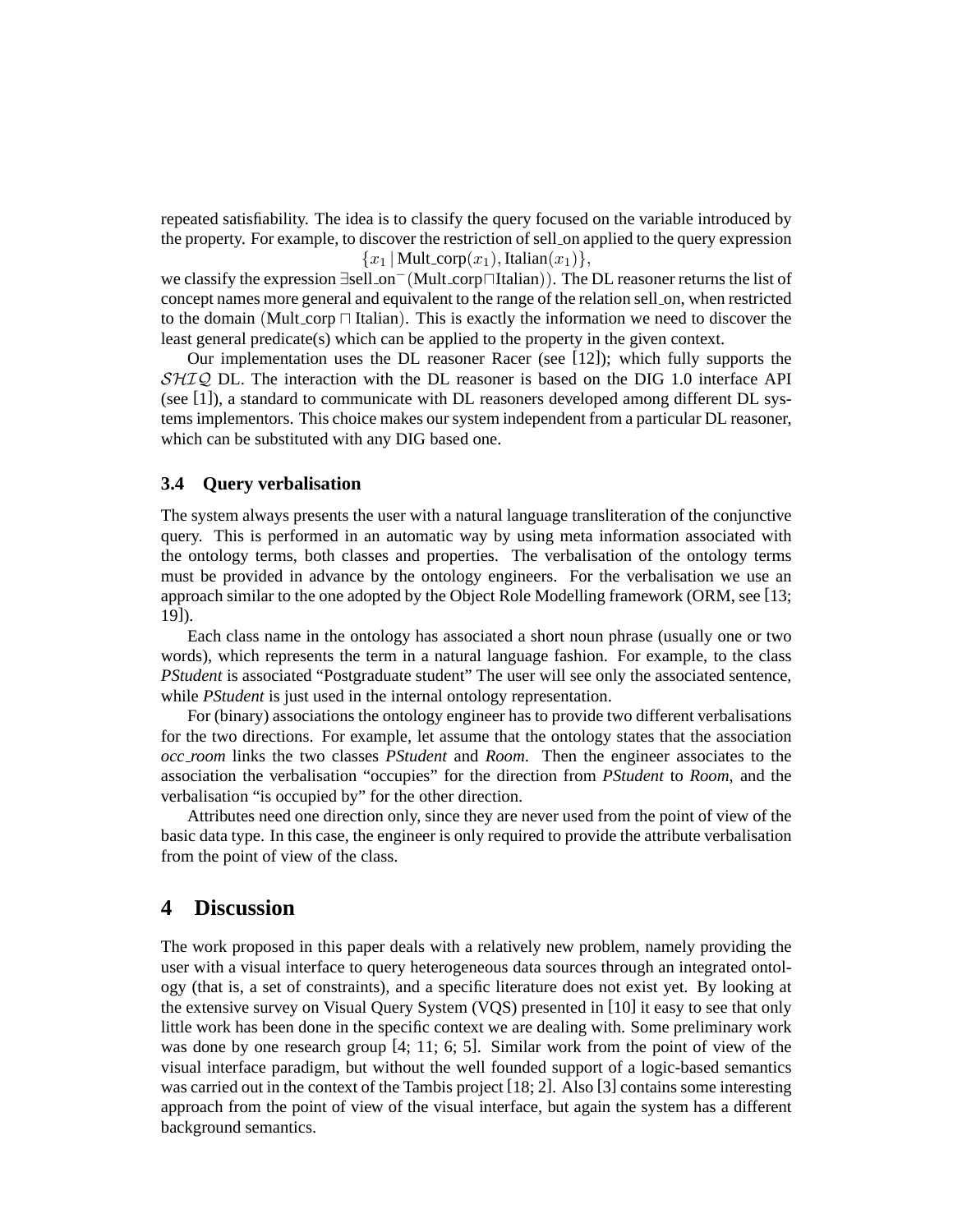In fact, only recently research has started to have a serious interest in query processing and information access supported by ontologies. Recent work has come up with proper semantics and with advanced reasoning techniques for query evaluation and rewriting using views under the constraints given by the ontology – also called view-based query processing [20; 7]. This means that the notion of accessing information through the navigation of an ontology modelling the information domain has its formal foundations.

This paper has presented the first well-founded intelligent user interface for query formulation support in the context of ontology-based query processing. This paper hopefully proved that our work has been done in a rigorous way both at the level of interface design and at the level of ontology-based support with latest generation logic-based ontology languages such as description logics, DAML+OIL and OWL. However, there are open problems and refinements which have still to be considered in our future work.

The system uses the verbalisations described in Section 3.4 to transform the conjunctive query into a natural language expression closer to the user understanding. In the course of the SEWASIE project some effort will be dedicated to explore semi-automatic techniques to rephrase the expressions in more succinct ways without loosing their semantic structure.

Another important aspect to be worked out is the understanding of the effective methodologies for query formulation in the framework of this tool, a task that needs a strong cooperation of the users in its validation. This will go in parallel with the interface user evaluation, which is just starting at the time of writing this paper.<sup>5</sup> The other crucial aspect is the efficiency and the scalability of the ontology reasoning for queries. We are currently experimenting the tool with various ontologies in order to identify possible bottlenecks.

We would like to thank Tiziana Catarci, Tania Di Mascio, and Giuseppe Santucci, for their valuable suggestions and discussions on the user interface. Moreover, the support of Ralf Möller and Volker Haarslev with the Racer reasoner has been essential for the development of our system prototype.

# **References**

- [1] Sean Bechhofer, Ralf Mller, and Peter Crowther. The dig description logic interface. In *Proceedings of the 2003 International Workshop on Description Logics (DL2003)*, volume 81 of *CEUR Workshop Proceedings*, 2003.
- [2] Sean Bechhofer, Robert Stevens, Gary Ng, Alex Jacoby, and Carole A. Goble. Guiding the user: An ontology driven interface. In *UIDIS 1999*, pages 158–161, 1999.
- [3] Francesca Benzi, Dario Maio, and Stefano Rizzi. VISIONARY: a viewpoint-based visual language for querying relational databases. *J. Vis. Lang. Comput.*, 10(2):117–145, 1999.
- [4] P. Bresciani and E. Franconi. Description logics for information access. In *Proceedings of the AI\*IA 1996 Workshop on Access, Extraction and Integration of Knowledge*, Napoli, September 1996.
- [5] Paolo Bresciani and Paolo Fontana. A knowledge-based query system for biological databases. In *Proceedings of FQAS 2002*, volume 2522 of *Lecture Notes in Computer Science*, pages 86–89. Springer Verlag, 2002.

 $5$ An on-line prototypical version of the query building tool, with a toy ontology without lexicalisation, is available at the URL http://dev.eurac.edu:8090/sewasie/.